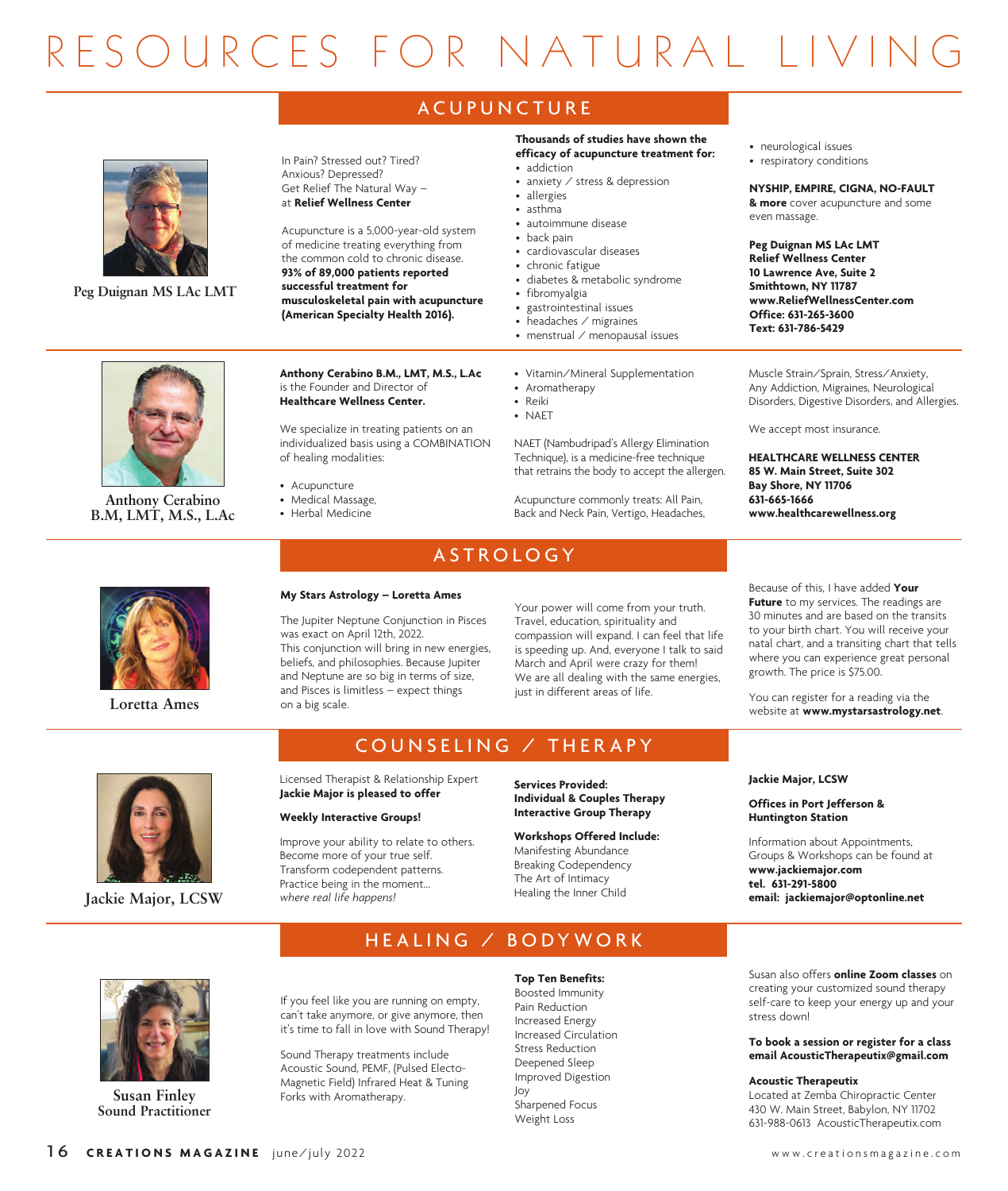#### **Kristin Minuto** is a Reiki Master

Practitioner, Meditation Instructor, Angel Card Reader, Intuitive Healer, and Health and Wellness Coach. Kristin specializes in helping her clients find balance and harmony in mind, body and spirit, creating an enhanced state of wellness.

# **Services offered include:**

by Phone/Zoom • Wellness Coaching

• Reiki healing

• Individual or group meditation sessions

• Angel card readings- in Person or Services located in Cold Spring Harbor, NY

**Member -** 

Reiki Professionals

**www.namastecalm.net Email: innerlightguidance21@gmail.com (516) 398-6576**

IARP International Association of

IMMA International Mindfulness and Meditation Alliance



**Kristin Minuto** 

# **PATRICIA BONO – Helping People and Animals**

#### **Traditional Usui, Karuna Reiki Master –**

Practitioner & Teacher Private Sessions & Distance Healing. Certification Classes Offered. Therapeutic Touch Practitioner Shaman - Working With Native American Intuitive Ways.

#### **Tarot/Psychic/Medium –** Readings in Person or By Phone.

Available for parties, private, business, corporate.

**Animal Communicator/Psychic –** In Person or By Phone. Working with animals both here or having passed over.

**Past Life Regression Therapy**

# **Dream Interpretation**

# **Ordained Interfaith Minister**

**Workshops Offered –** 

Animal Communication, Native American Intuitive Ways/Medicine Wheel

Member – Associated Bodywork and Massage Professionals

Featured in *Newsday*, Cable TV and Radio Talk Shows

**For information or an appointment call: Patricia Bono (516) 922 7574 www.patriciabono.com E-Mail: speaks2spirits@gmail.com Patricia Bono**



# HOLISTIC DENTISTRY

#### **Jeffrey Etess, DMD, NMD, IBDM** is an

Ivy League educated endodontic dental specialist with formal university residency training that encompasses an extensive oral surgical expertise including all aspects of dental implantology. Dr. Jeff, as his cherished long-time adult patients and his pediatric patients call him, has a dual board certification in Naturopathic and Integrative medicine.

Dr. Jeff created **Integrative Dental Specialists** to provide the absolute best comprehensive dental care available

**Jimmy Kilimitzoglou, DDS, DABOI, MAGD, FICOI, FAAID, FDOCS e.s.i. Healthy Dentistry 42 Terry Road Smithtown, NY 11787 (631) 979-7991 www.esihealthydentistry.com**

**Dr. Kilimitzoglou** is a Master of the Academy of General Dentistry and a Diplomat of the American Board of Oral Implantology. He is one of 300 dentists in the world with these credentials.

**Dr. Batool Rizvi** strives to keep her patients smiling from the inside out. She believes in a holistic approach to health care. Dr. Rizvi offers her Dental services with an integrative and systemic philosophy in mind. She is one of the few doctors placing metal-free Zirconia Implants, and safely removing mercury fillings using the Huggins Protocol.

Dr. Rizvi earned her DDS from New York University and completed a fellowship in Oral and Maxillofacial surgery at the Montefiore Medical Center of the Albert today. The office uses the latest technology and proprietary dental and healing techniques available in cosmetic biomimetic reconstructive, rejuvenation, and restorative dentistry. There is always an emphasis on biocompatible and holistic dentistry to create a very natural and beautiful smile you can be confident with and proud of. Dr. Jeff has achieved a highly professional, relaxed, caring, and pain-free environment for his patients with sedation dentistry available if required. The entire team looks forward to meeting you and exceeding your expectations.

**Dr. Jeffrey Etess Integrative Dental Specialists of Long Island 245 Hillside Avenue Williston Park, NY 11596 516-253-1800**

**Integrative Dental Specialists of Manhattan 120 East 56th Street 12th Floor New York, NY 10022 212-973-9425 www.intergrativedentalNY.com**

Dr. Kilimitzoglou offers **sedation dentistry**. Combining this with our excellent patient care, going to the dentist can be an easy,

Dr. Kilimitzoglou knows that both comfort and appearance are important when it comes to oral health. Dental implants act as replacement teeth, providing functional and cosmetic benefits for patients who have lost teeth. We hope to see you at our



**Jeffrey Etess, DMD, NMD, IBDM**

# **Services we offer include:**

- No-BPA & No-Mercury Fillings
- Ozone Therapy
- No- Metal Zirconia Bridges
- Laser Fillings and Gum Treatment
- Holistic Root Canal Therapy
- No-Metal CEREC Single Visit Crowns • 3-D Digital Jawbone Bone Scan
- Invisalign–no metal orthodontics.

Some patients associate visiting the dentist with thoughts of pain and discomfort. To ensure that the patient experience is

Einstein College, as well as an Implantology Fellowship from Columbia University.

Dr. Rizvi offers a full range of Dental services treating both adults and children. Her gentle touch, excellent listening skills and thorough explanations keep her patients smiling, happy and healthy.

- Metal Free Braces Clear
- Aligner Therapy
- Metal Free Zirconia Implant Placement
- SMART Certified Safe Mercury Removal
- Ozone Therapy

• Mercury Free and BPA Free Composite Fillings

beautiful facility soon!

anxiety-free experience.

- Non-Surgical Periodontal Treatments with Scientifically Proven Results
- Free Consult for 2nd Opinion of Proposed Treatment

# **Dr. Batool Rizvi**

**In association with Dr. Norman Bressack 1692 Newbridge Road N. Bellmore, NY 11710 516-221-7447 www.Holisticdds.com Batool F. Rizvi D.D.S., P.C.**



**Dr. Kilimitzoglou** 



w w w . c r e a t i o n s m a g a z i n e . c o m **C R E A T I O N S M A G A Z I N E** june/july 2022 1 7

as relaxed and comfortable as possible,